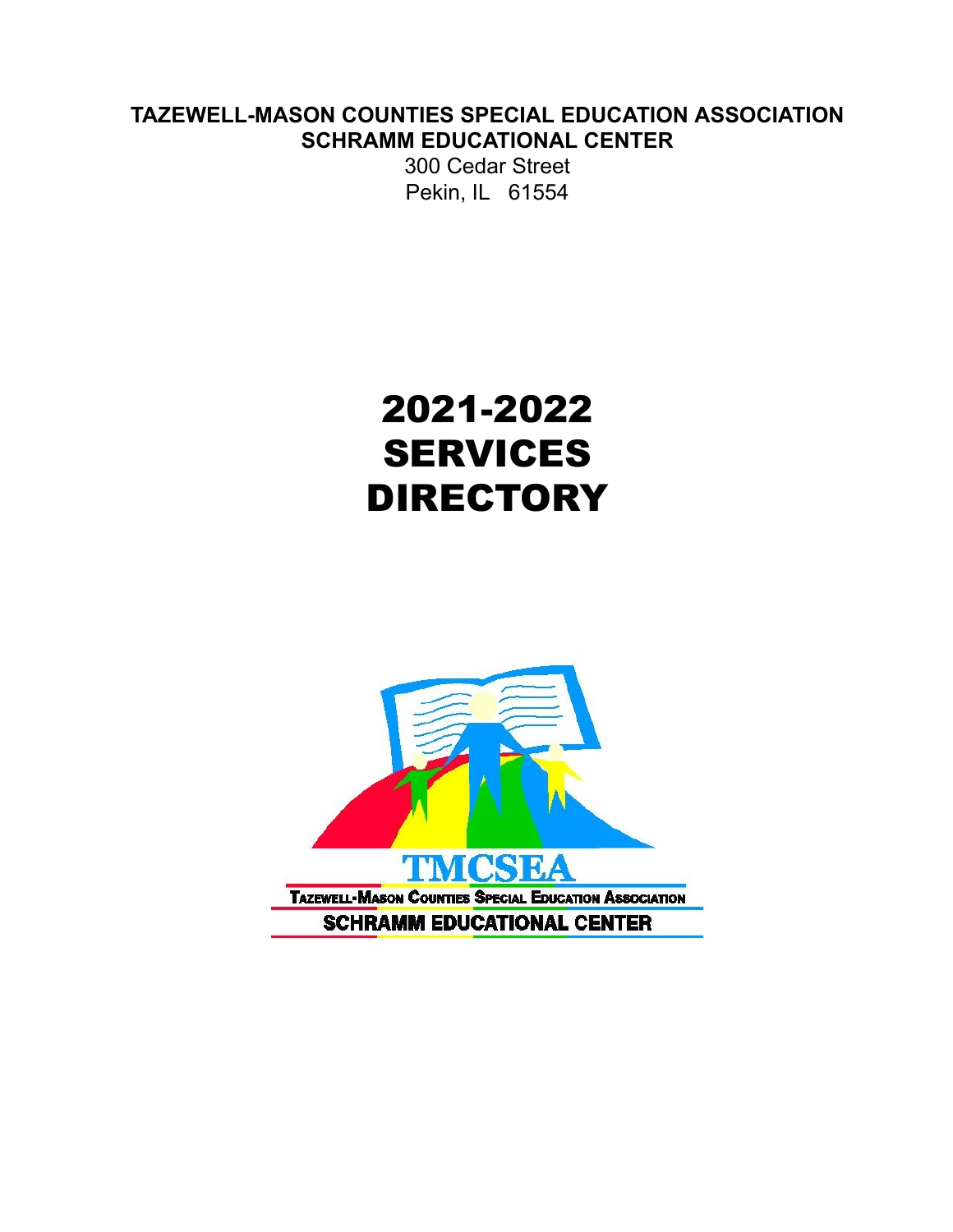# **2021-2022**

# **CONTENT PAGE**

| Contents                                               | Page 2   |
|--------------------------------------------------------|----------|
| <b>TMCSEA - Administration</b>                         | Page 3   |
| <b>TMCSEA - Schramm Educational Center</b>             | Page 4   |
| TMCSEA - Itinerant Programs & Consultative Services    | Page 5-6 |
| <b>TMCSEA - Program Coordinators</b>                   | Page 7   |
| <b>District Level Special Education Administrators</b> | Page 8-9 |
| <b>District Level Special Education Secretaries</b>    | Page 10  |
| Superintendents                                        | Page 11  |
| <b>Executive Committee</b>                             | Page 12  |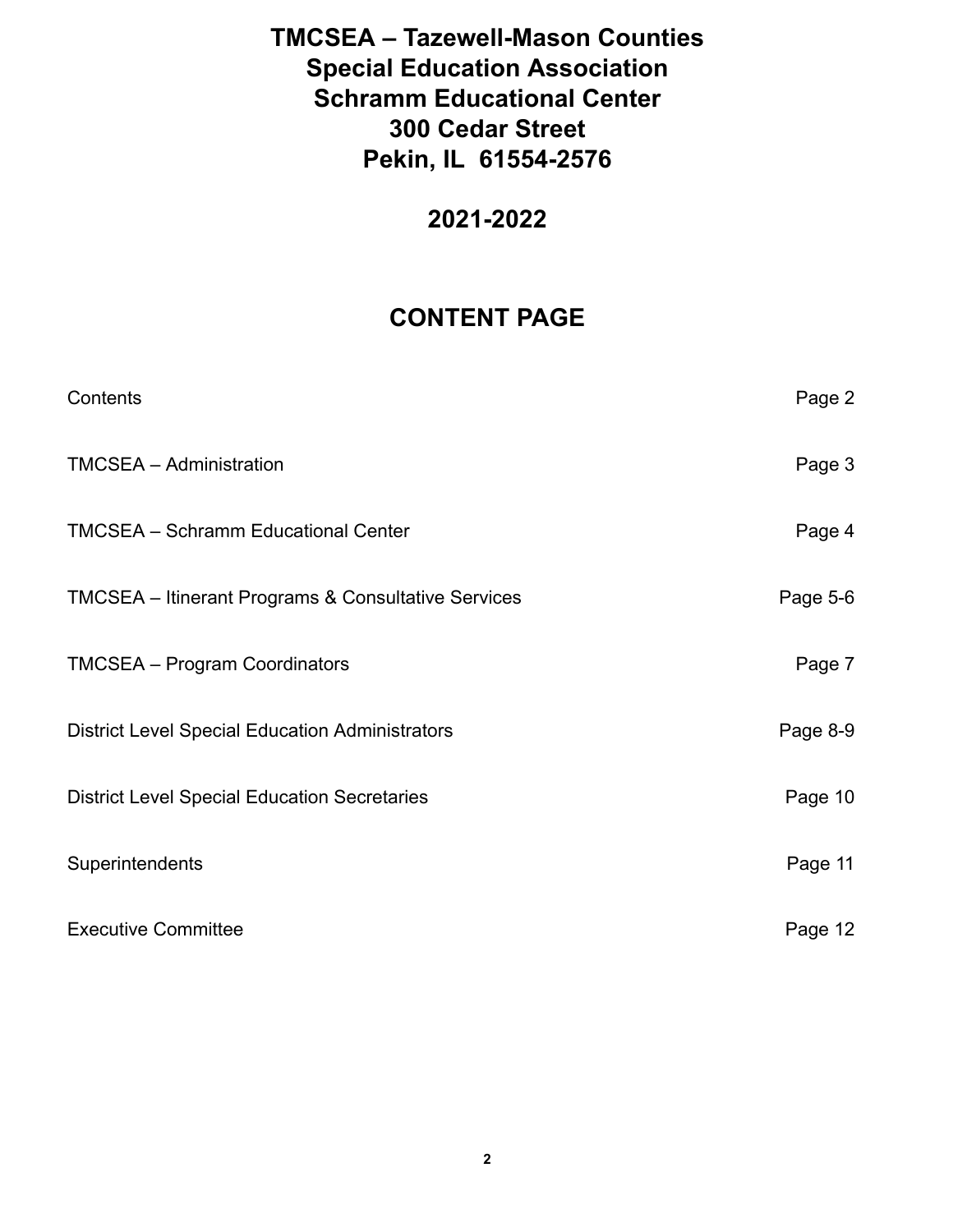**2021-2022**

# **ADMINISTRATIVE OFFICE**

| Phone:   | 309/347-5164         |
|----------|----------------------|
| Fax:     | 309/346-0440         |
| E-Mail:  | $t$ mcsea@tmcsea.org |
| Website: | www.tmcsea.org       |

# KRISTINA D. NEVILLE, SUPERINTENDENT/DIRECTOR

Terrie Schappaugh, Administrative Assistant Charity Adams, Financial Operations Manager Desiree Krowlek, Financial Administrative Assistant Kari Behrends, Program Coordinator Amber Ealey, Program Coordinator Laura Stuff, Program Coordinator Zina Young, Program Coordinator

### **DHS/DRS/Transition/STEP Services 309/347-3532**

Meghan Brake, Transition Specialist Allee Mayberry, Transition Secretary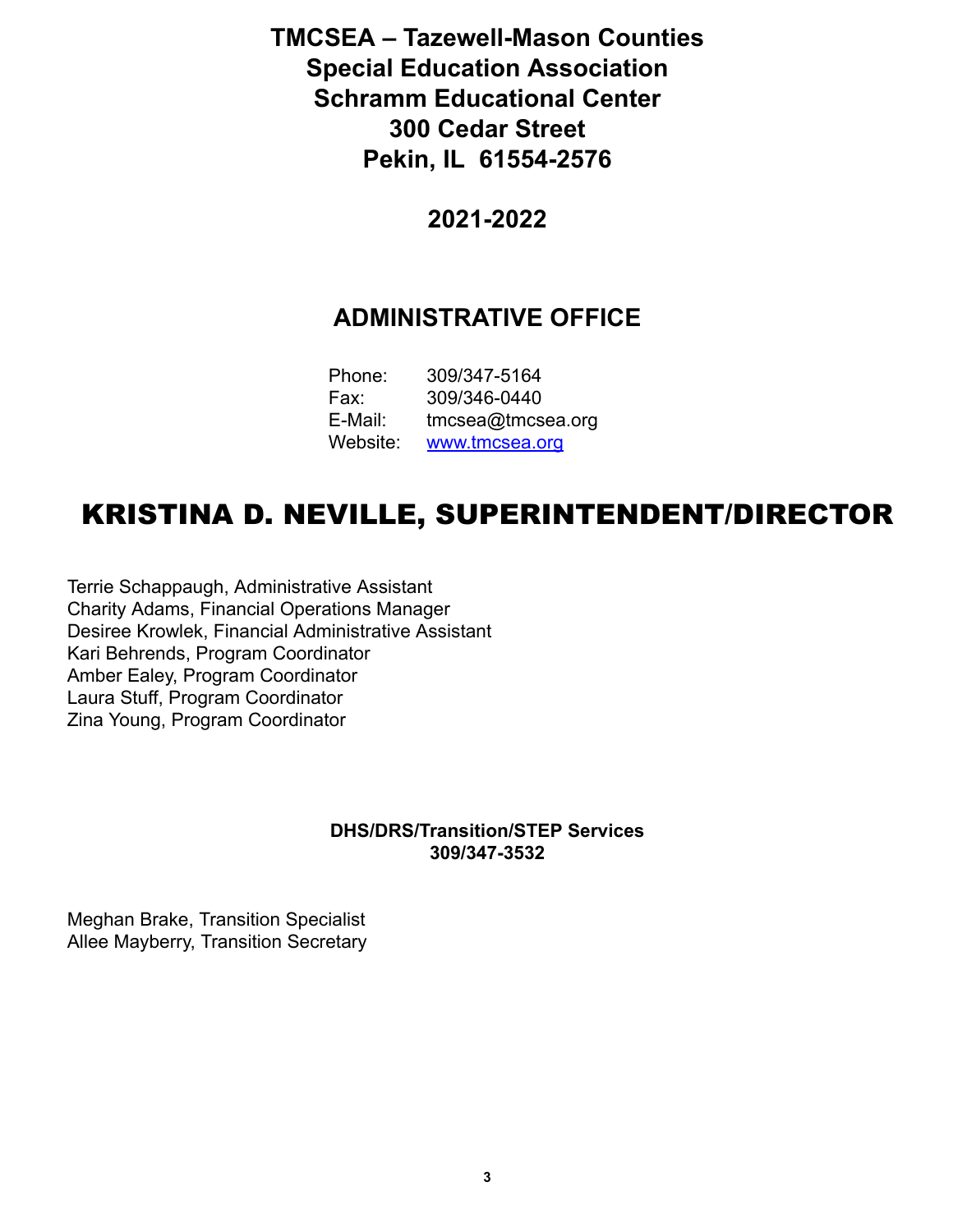### **2021-2022**

# **SCHRAMM EDUCATIONAL CENTER**

| Phone:   | 309/346-1186         |
|----------|----------------------|
| Fax:     | 309/346-1297         |
| E-Mail:  | $t$ mcsea@tmcsea.org |
| Website: | www.tmcsea.org       |

# KRISTINA LAZARZ, PROGRAM COORDINATOR

Jordyn Vettore, School Secretary Tim Sponsler, School Psychologist Emily Hendrix, School Psychologist Intern Marti Hinrichsen-Rumbold, School Social Worker Nicole Campbell, Speech/Language Pathologist Kylsea Cox, Speech/Language Pathologist Tiffany Mayberry, Speech/Language Pathologist Jennifer Snider, Speech/Language Pathologist

Takohma Beach **Heather Cassidy Heather Cassidy** Racheal Balteau Meredith Bishop **Internal Community** Jennifer Doyle **Community Seats Assembly** Jami Beach Chris Erickson **Bethany Bozarth** Tiffany Fletcher Alexis Diehl and the Contract of the Contract of the Alexis Diehl Alexis Diehl Ramie Nauman **National State of Carrington** Jeff Carrington **Example 2018** Ericca Graves Sharon Robinson **Tim Estes** Grace Hill Michelle Rodcay **Candi Hallam** Mary Hubner Laura Smith **Eric Wass** Eric Wass **Haley Lee** 

# **Non-Instructional Assistant Cooks Cooks** Nicole Melton

Jessica Horn **Communist Communist Claim Dana Adkison** Communist Communist Communist Communist Communist Communist Rachel McCurdy **Mimi Patton** 

### **Teachers Coach Paraprofessionals**

Tony Carlson **Rose Marie Behringer** Rose Marie Behringer Sara McElroy **Maintenance** Joseph Dougherty Johnica Tucker **Danelle Lounsberry Danelle Lounsberry** Tina Martinez Sara Michael Staci Petersen Deb Rosas Heather Schackow Lori Winkler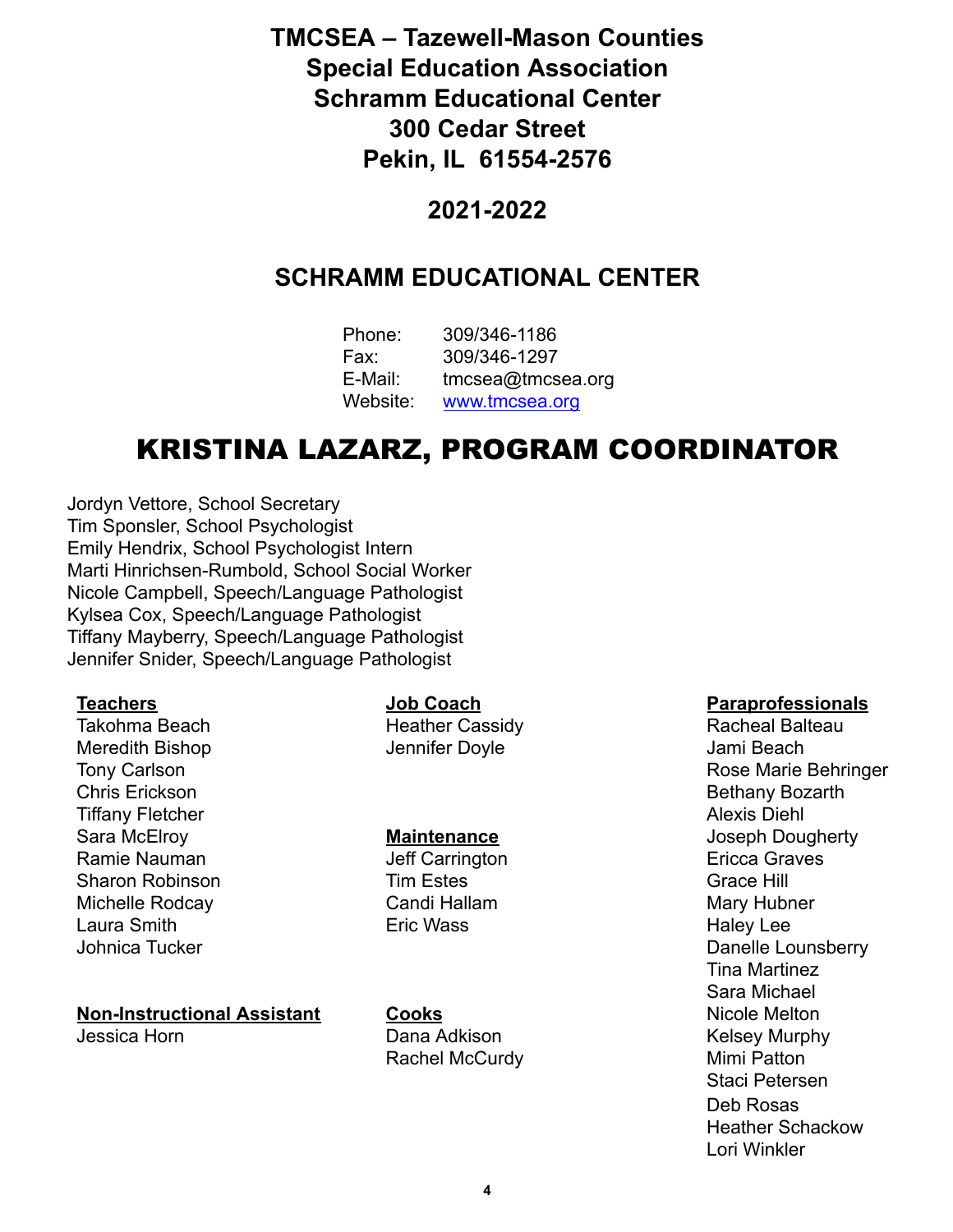# **2021-2022**

# **ITINERANT PROGRAMS AND CONSULTATIVE SERVICES**

| Phone:   | 309/347-5164      |
|----------|-------------------|
| Fax:     | 309/346-0440      |
| E-Mail:  | tmcsea@tmcsea.org |
| Website: | www.tmcsea.org    |

| ADAPTED PHYSICAL EDUCATION CONSULTATION SERVICES | <b>Tony Carlson</b>                                                                                                                                                                              |
|--------------------------------------------------|--------------------------------------------------------------------------------------------------------------------------------------------------------------------------------------------------|
| <b>ADOS</b>                                      | <b>Amber Ealey</b>                                                                                                                                                                               |
| ASSISTIVE TECHNOLOGY CONSULTATIVE SERVICES       | Kristina Lazarz                                                                                                                                                                                  |
| <b>AUDIOLOGICAL SERVICES</b>                     | Joanna Capobianco                                                                                                                                                                                |
| <b>AUTISM ASSISTANCE PROJECT SERVICES</b>        | Laura Stuff                                                                                                                                                                                      |
| <b>BEHAVIOR SERVICES</b>                         | Marissa Cline<br>Jessica Schulzki                                                                                                                                                                |
| <b>COTA SERVICES</b>                             | lisha Klausing<br>Kelly McGrath<br><b>Merit McWhorter</b><br>Nicole Minor<br><b>Erin Mitchell</b><br><b>Molly Reeser</b><br><b>John Rinaldi</b><br><b>Nicole Williams</b><br><b>Valerie Wolf</b> |
| EDUCATIONAL/BEHAVIORAL CONSULTATIONS             | Deb Dietrich                                                                                                                                                                                     |
| <b>HEARING IMPAIRED ITINERANT SERVICES</b>       | Laura Chaplin<br>Margaret Mazzola                                                                                                                                                                |
| <b>NURSING/CONSULTATION SERVICES</b>             | <b>Christy Dillard, RN</b><br>Stephanie McCain, LPN<br>Sheri Wineburner, RN                                                                                                                      |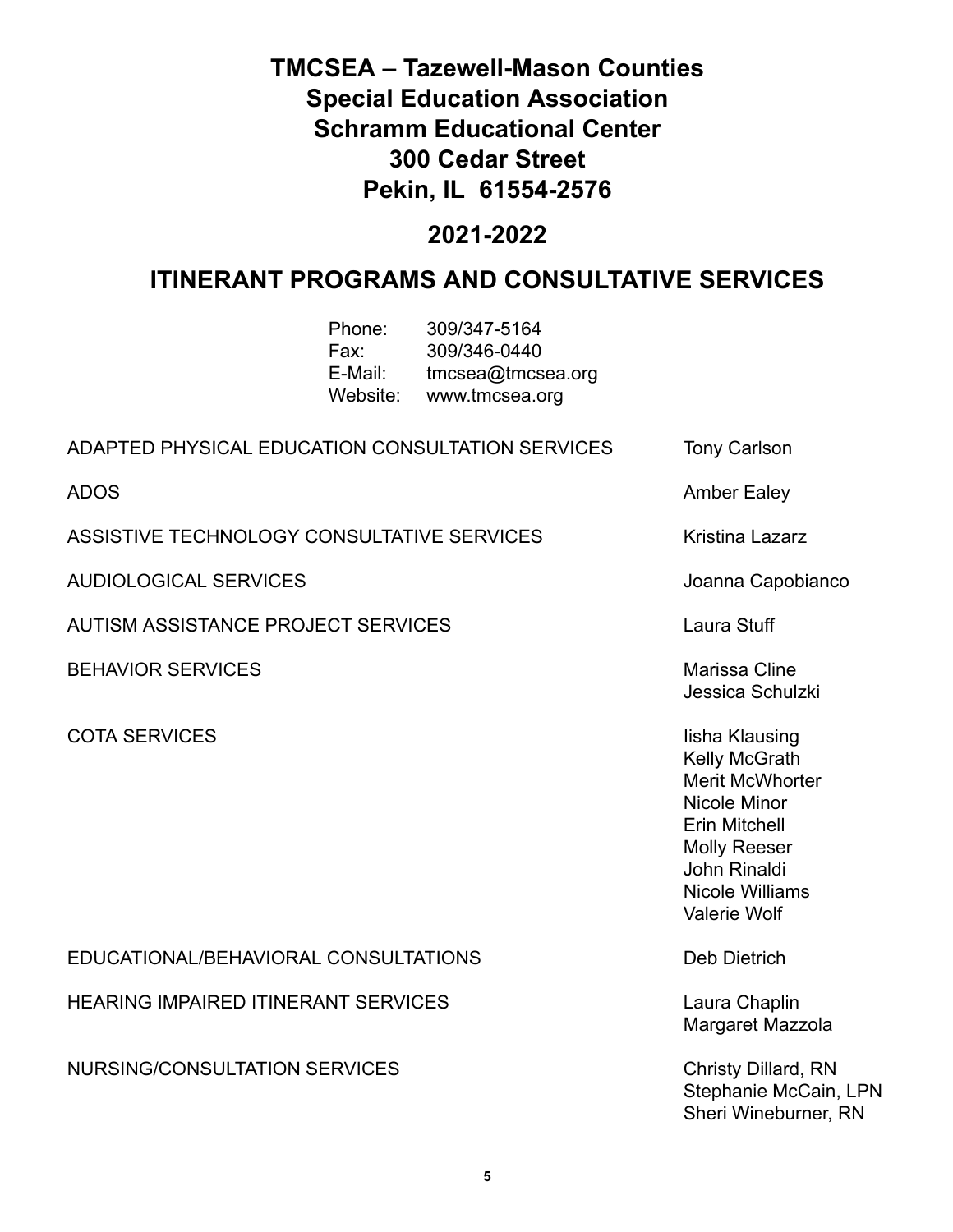# **2021-2022**

### **ITINERANT PROGRAMS AND CONSULTATIVE SERVICES**

| Phone:   | 309/347-5164      |
|----------|-------------------|
| Fax:     | 309/346-0440      |
| E-Mail:  | tmcsea@tmcsea.org |
| Website: | www.tmcsea.org    |

### OCCUPATIONAL THERAPY SERVICES CONTROLLED THE CORD Carrie Cordell

PHYSICAL THERAPY SERVICES **EXAMPLE 1999** Erica Gleason

PHYSICIAN FOR MOTOR CLINIC SERVICES DELAY STORE AND THE DISTURNATION OF PHYSICIAN FOR MOTOR CLINIC SERVICES PTA SERVICES **Katie Chase** 

SCHOOL PSYCHOLOGISTS **SCHOOL ASSESS** Jason Collins

SCHOOL SOCIAL WORKERS Marti Hinrichsen-Rumbold

SPEECH/LANGUAGE SERVICES Nicole Campbell

TECHNOLOGY SUPPORT STL

VISION ITINERANT SERVICES **Kim Lauer** Kim Lauer

Laura Dawson Becki Johnston Tracy Lohman Mary Zumwalt Amanda Kelly

Shasta McCulla Stefanie Straw Michelle Turner

Susan Estoye Emily Hendrix Amanda May Courtney Morse Tim Sponsler Rachel Yang

Kylsea Cox Tiffany Mayberry Kerry Rohman Victoria Schacht Jennifer Snider

Emily Shuman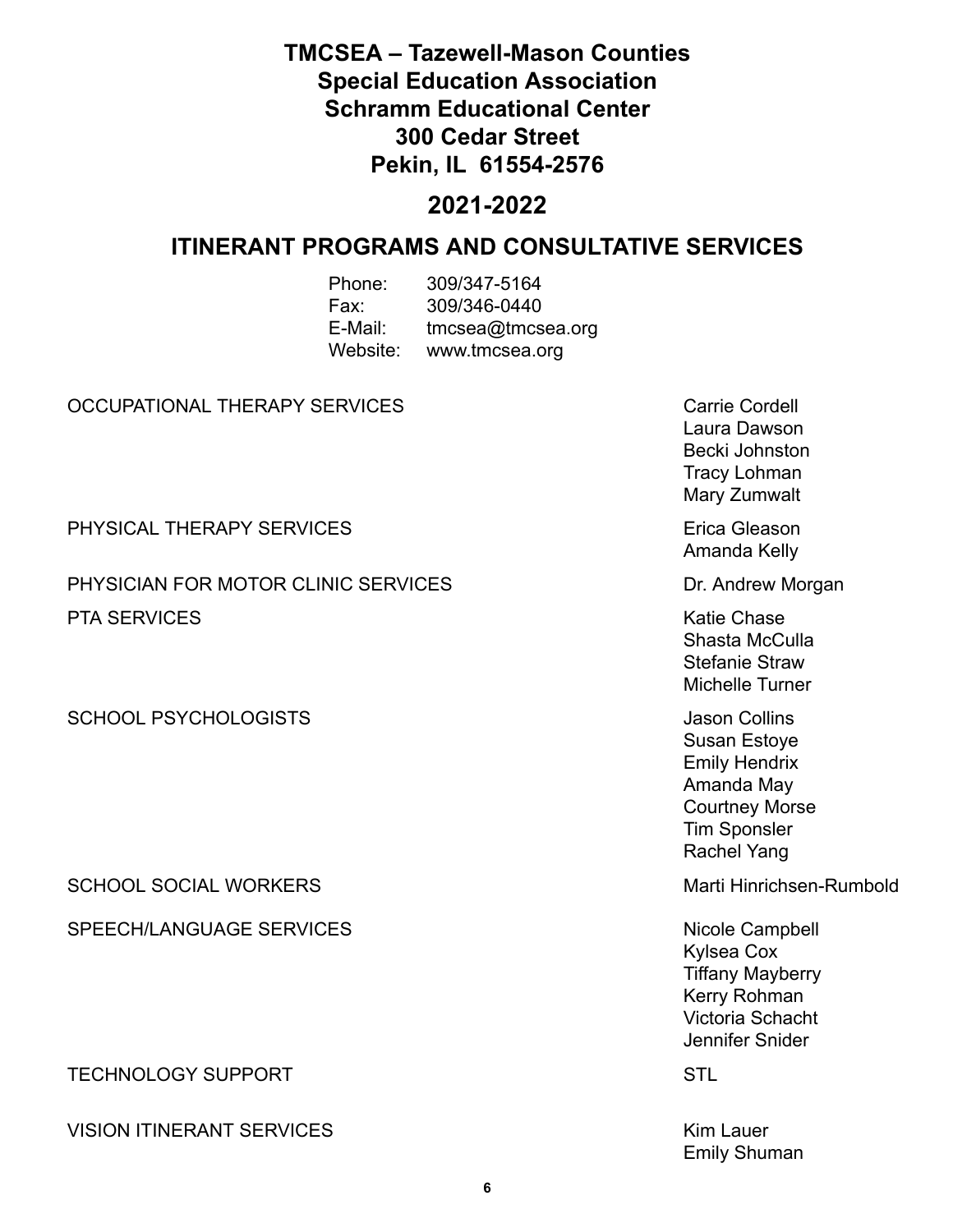### **2021-2022**

# **TMCSEA PROGRAM COORDINATORS**

| <b>COORDINATOR</b>                                                                                | <b>PHONE</b><br><b>FAX</b><br><b>E-MAIL</b>          | <b>SECRETARY</b>                                 | <b>ASSIGNMENT</b>                                                                                                                                                   |
|---------------------------------------------------------------------------------------------------|------------------------------------------------------|--------------------------------------------------|---------------------------------------------------------------------------------------------------------------------------------------------------------------------|
| Behrends, Kari<br><b>TMCSEA</b><br>300 Cedar Street<br>Pekin, IL 61554-2576                       | 309/347-5164<br>309/346-0440<br>kbehrends@tmcsea.org | <b>Desiree</b><br><b>Krowlek</b>                 | District Direct Support -<br>Rankin #98/Spring Lake<br>#606, Diagnostic Services,<br>Itinerant/SLP Coordination,<br>CPI, Behavior Consultation                      |
| Brake, Meghan<br><b>TMCSEA</b><br>300 Cedar Street<br>Pekin, IL 61554-2576                        | 309/347-3532<br>309/346-0440<br>mbrake@tmcsea.org    | Allee<br>Mayberry<br><b>Terrie</b><br>Schappaugh | <b>STEP &amp; Transition</b><br>Coordination                                                                                                                        |
| Ealey, Amber<br><b>TMCSEA</b><br>300 Cedar Street<br>Pekin, IL 61554-2576                         | 309/347-5164<br>309/346-0440<br>aealey@tmcsea.org    | <b>Desiree</b><br><b>Krowlek</b>                 | District Direct Support - N.<br>Pekin/Marquette Heights<br>#102, Psych/SW<br>Coordination, IEP<br>Facilitation, CPI, Mentoring,<br>ECE, Professional<br>Development |
| Lazarz, Kristina<br><b>Schramm Educational Center</b><br>300 Cedar Street<br>Pekin, IL 61554-2576 | 309/346-1186<br>309/346-1297<br>klazarz@tmcsea.org   | Jordyn<br>Vettore                                | <b>Schramm Educational</b><br>Center, Assistive<br>Technology, Infinitec, State<br>Assessment, ISBE Data<br>Systems, Functional<br>Curriculum                       |
| Stuff, Laura<br><b>TMCSEA</b><br>300 Cedar Street<br>Pekin, IL 61554-2576                         | 309/347-5164<br>309/346-0440<br>Istuff@tmcsea.org    | Jordyn<br>Vettore                                | Autism, Functional<br>Curriculum, CPI, Google<br><b>Trainer, Assistive</b><br>Technology, Schramm<br><b>Educational Center, ESY</b>                                 |
| Young, Zina<br><b>TMCSEA</b><br>300 Cedar Street<br>Pekin, IL 61554-2576                          | 309/347-5164<br>309/346-0440<br>zyoung@tmcsea.org    | <b>Desiree</b><br><b>Krowlek</b>                 | <b>Health/Motor Services</b><br>Coordination, Warm Water<br>Rx Pool, AT, Medicaid,<br>Google Trainer                                                                |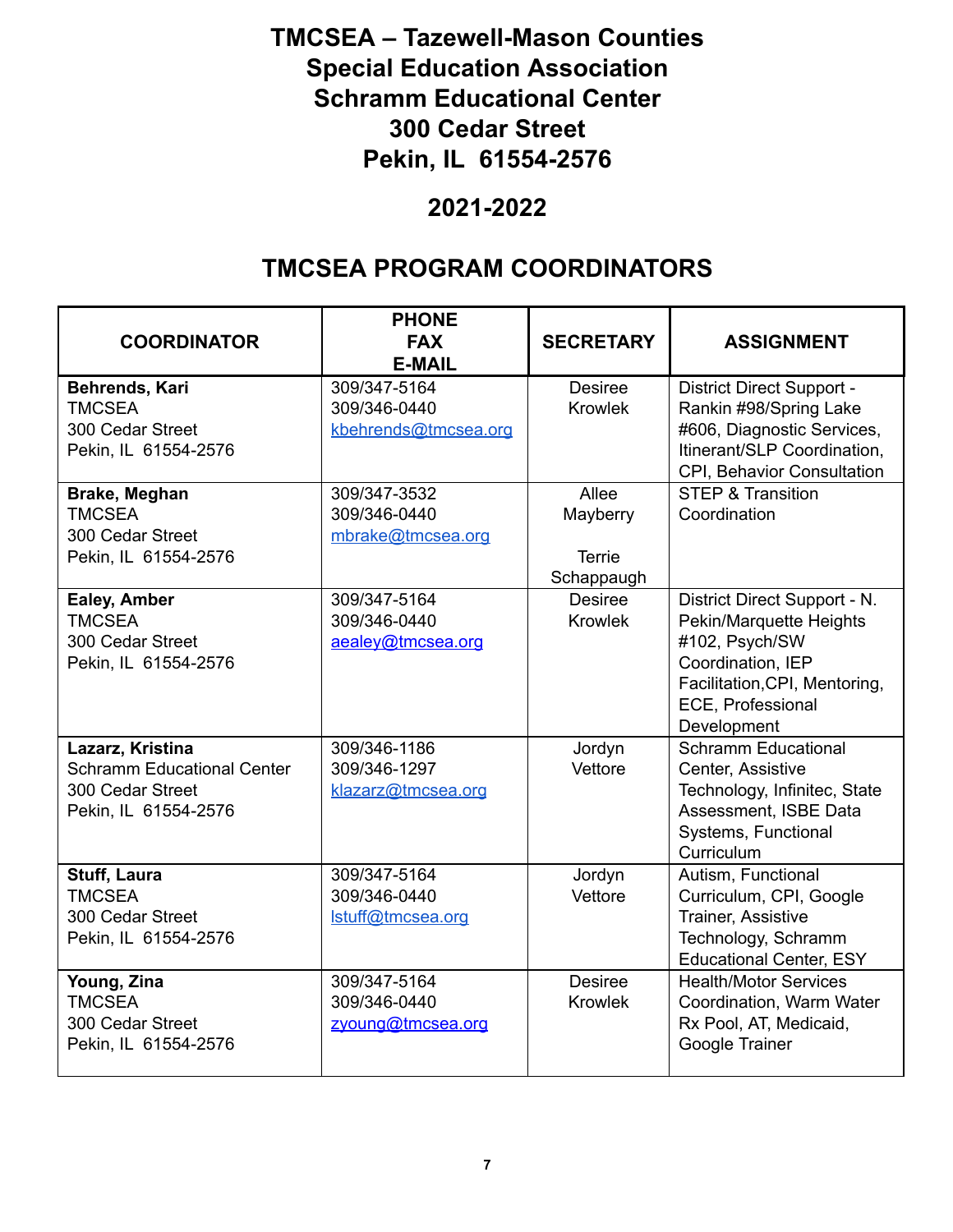# **2021-2022**

# **DISTRICT LEVEL SPECIAL EDUCATION ADMINISTRATORS**

| <b>COORDINATOR</b>                                   | <b>PHONE</b><br><b>FAX</b>    | <b>ASSIGNMENT</b>              |
|------------------------------------------------------|-------------------------------|--------------------------------|
|                                                      | <b>E-MAIL</b>                 |                                |
| Albers, Amy, Director of Special Education           | 309/244-8285                  | Delavan District #703          |
| <b>Special Education Office</b>                      | 309/244-7301                  |                                |
| 907 Locust Street                                    | albersa@delavanschools.com    |                                |
| Delavan, IL 61734                                    |                               |                                |
| Avart, Lori, Director of Special Education           | 217/482-5755                  | <b>Illini Central District</b> |
| Illini Central Special Education Office              | 217/482-3323                  | #189                           |
| 208 N. West Avenue                                   | Isarff@illinicentral.org      |                                |
| Mason City, IL 62664                                 |                               |                                |
| <b>Cameron, Rhonda, Special Education Director</b>   | 309/543-3384 x 600            | Havana District #126           |
| <b>Special Education Office</b>                      | 309/543-6678                  |                                |
| 801 E. Laurel                                        | rcameron@havana126.net        |                                |
| Havana, IL 62644                                     |                               |                                |
| <b>Canete, Tracey, Special Education Coordinator</b> | 309-348-3695                  | <b>South Pekin District</b>    |
| <b>Special Education Office</b>                      | 309-348-3162                  | #137                           |
| 206 Main Street, PO Box 430                          | tcanete@spgs.net              |                                |
| South Pekin, IL 61564                                |                               |                                |
| Franklin, Lindsay, Director of Student Support       | 309/263-0522                  | Morton District #709           |
| <b>Services</b>                                      | 309/284-8015                  |                                |
| <b>Special Education Office</b>                      | lindsay.franklin@mcusd709.org |                                |
| 1050 S. Fourth, Suite 100                            |                               |                                |
| Morton, IL 61550                                     |                               |                                |
| <b>Gambill, Jason, Director of Special Services</b>  | 309/427-5127                  | <b>East Peoria Elementary</b>  |
| <b>Special Services Office</b>                       | 309/306-7558                  | District #86                   |
| 601 Taylor St.                                       | gambillj@epd86.org            |                                |
| East Peoria, IL 61611                                |                               |                                |
| Gresham, Annette, Director of Special Education      | 309/745-3196                  | <b>Washington School</b>       |
| <b>Washington Township Student Services</b>          | 309/745-3147                  | Districts: 50, 51, 52 &        |
| <b>Beverly Manor School</b>                          | akgresham@wacohi.net          | 308                            |
| 1014 School Street                                   |                               |                                |
| Washington, IL 61571                                 |                               |                                |
| <b>Hodgson, Clarinda, Special Education</b>          | 309/694-1409                  | Robein District #85            |
| Coordinator                                          | 309/694-1450                  |                                |
| <b>Special Education Office</b>                      | chodgson@robein.org           |                                |
| 200 Campus Ave.                                      |                               |                                |
| East Peoria, IL 61611                                |                               |                                |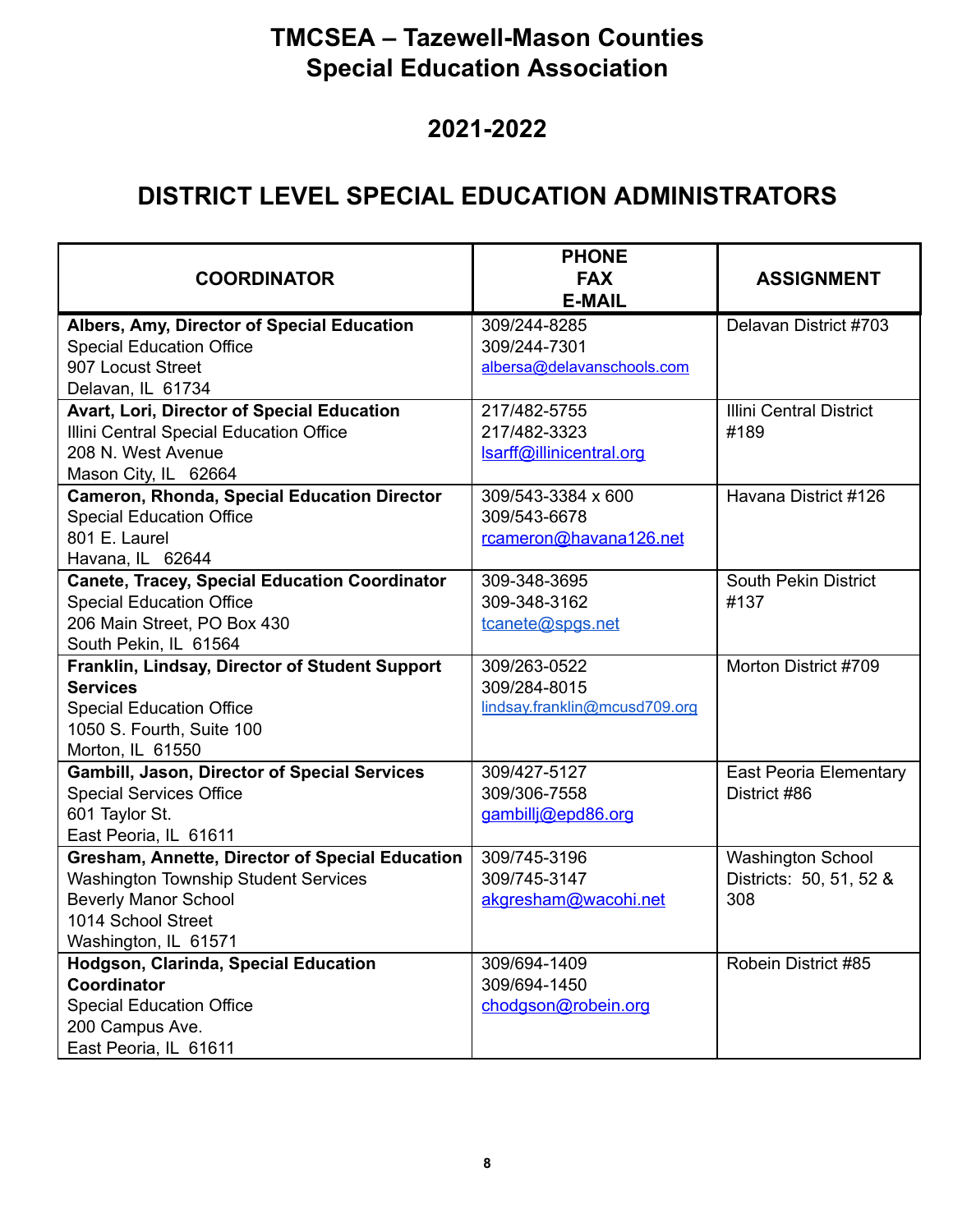# **2021-2022 DISTRICT LEVEL SPECIAL EDUCATION ADMINISTRATORS**

|                                                                      | <b>PHONE</b>                             |                                                     |
|----------------------------------------------------------------------|------------------------------------------|-----------------------------------------------------|
| <b>COORDINATOR</b>                                                   | <b>FAX</b><br><b>E-MAIL</b>              | <b>ASSIGNMENT</b>                                   |
| Kennedy, Tim, Special Education Coordinator                          | 309/698-3618                             | <b>Creve Coeur District</b>                         |
| <b>LaSalle Elementary School</b>                                     | tkennedy@cc76.k12.il.us                  | #76                                                 |
| <b>Special Education Office</b>                                      |                                          |                                                     |
| 300 N. Highland                                                      |                                          |                                                     |
| Creve Coeur, IL 61610                                                |                                          |                                                     |
| King, Chris, Director of Special Education                           | 309/444-3943 x 2410                      | <b>Central District #51</b>                         |
| <b>Special Education Office</b>                                      | cking@central51.net                      |                                                     |
| 1301 Eagle Ave.                                                      |                                          |                                                     |
| Washington, IL 61571                                                 |                                          |                                                     |
| Mangold, Adam, Director of Special Services                          | 309/501-2230                             | <b>Washington District</b>                          |
| <b>Special Education Office</b>                                      |                                          | #52                                                 |
| 303 Jackson Street                                                   |                                          |                                                     |
| Washington, IL 61571                                                 |                                          |                                                     |
| McKune, Michelle, Special Education<br><b>Administrator</b>          | 309/925-3823 x 207                       | Tremont District #702                               |
|                                                                      | 309/925-5817<br>michelle.mckune@d702.org |                                                     |
| <b>Special Education Office</b><br>400 W. Pearl Street               |                                          |                                                     |
| Tremont, IL 61568                                                    |                                          |                                                     |
| Melchert, Dr. Lucy, Interim Special Education                        | 309/359-5480                             | Deer Creek-Mackinaw                                 |
| <b>Director</b>                                                      | 309/359-5603                             | District #701                                       |
| <b>Special Education Office</b>                                      | Imelchert@deemack.org                    |                                                     |
| P.O. Box 80, 102 E. Fifth Street                                     |                                          |                                                     |
| Mackinaw, IL 61755                                                   |                                          |                                                     |
| <b>England, Megan, Special Education Coordinator</b>                 | 309/477-4770                             | <b>Pekin Public Schools</b>                         |
| <b>Smith, Jessica, Special Education Coordinator</b>                 | 309/477-4771                             | District #108                                       |
| Spanos, Julia, Special Education Coordinator                         | megan.england@pekin108.org               |                                                     |
| <b>Special Education Office</b>                                      | jessica.smith@pekin108.org               |                                                     |
| 1400 Earl Street                                                     | julia.spanos@pekin108.org                |                                                     |
| Pekin, IL 61554                                                      |                                          |                                                     |
| Taft, Ariane, Director of Special Education                          | 309/968-6464                             | <b>Midwest Central</b>                              |
| <b>Midwest Central Primary</b>                                       | 309/968-7652                             | District #191                                       |
| <b>Special Education Office</b>                                      | taft@midwestcentral.org                  |                                                     |
| 450 Southmoor                                                        |                                          |                                                     |
| Manito, IL 61546                                                     |                                          |                                                     |
| Thornton, Jill, Director of Special Education                        | 309/694-8319                             | East Peoria High                                    |
| <b>Special Education Office</b>                                      | 309/694-8322                             | School District #309                                |
| 1401 E. Washington                                                   | ithornton@ep309.org                      |                                                     |
| East Peoria, IL 61611<br><b>Walraven, Kristen, Special Education</b> | 309/477-4270                             |                                                     |
| <b>Coordinator</b>                                                   | 309/477-4375                             | <b>Pekin Community High</b><br>School District #303 |
| <b>Special Education Office</b>                                      | kwalraven@pekinhigh.net                  |                                                     |
| 1903 Court Street                                                    |                                          |                                                     |
| Pekin, IL 61554                                                      |                                          |                                                     |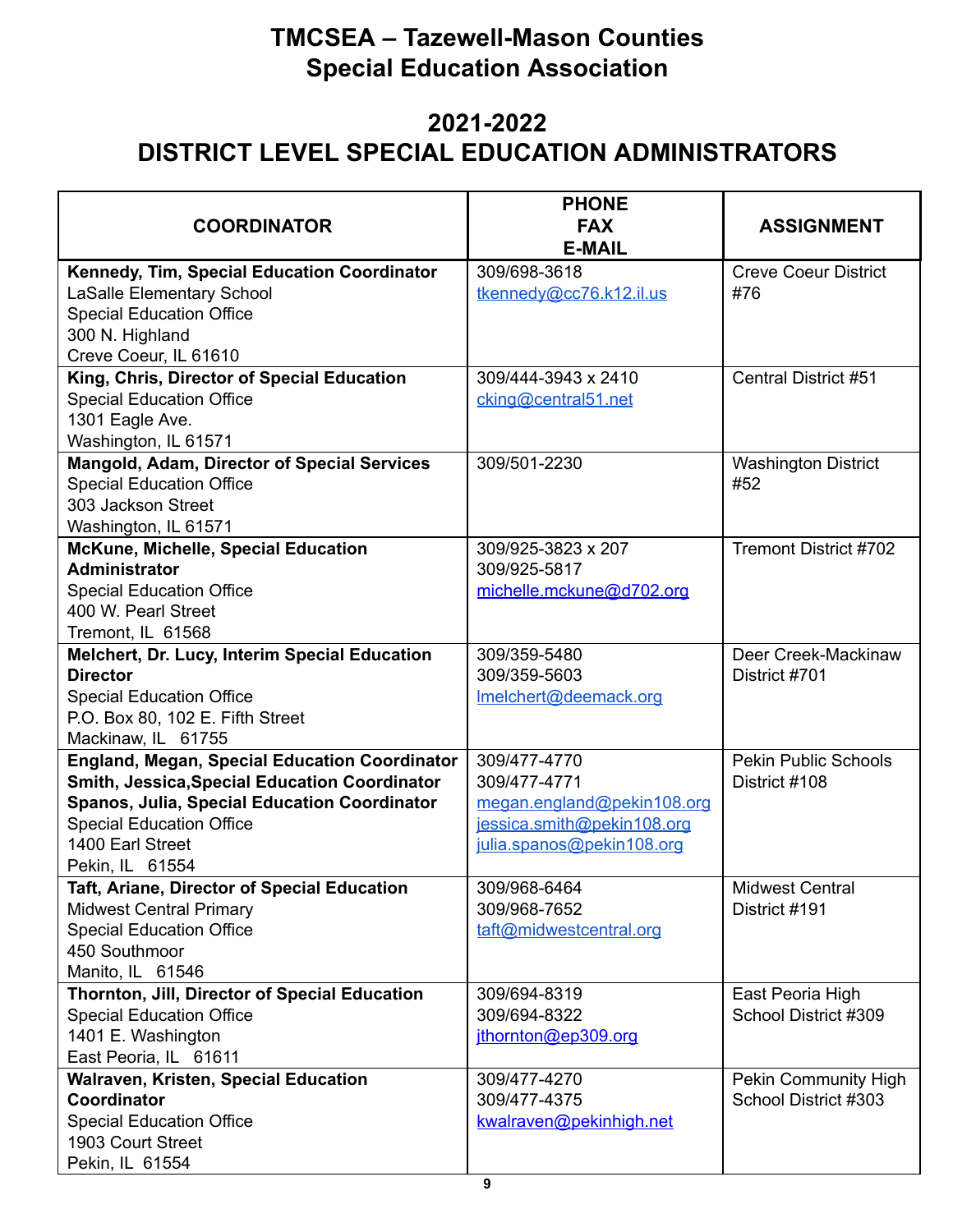### **2021-2022 Special Education Secretaries**

| <b>SECRETARY</b>                                     | <b>ADDRESS</b>                           | PHONE/FAX/E-MAIL                                 |
|------------------------------------------------------|------------------------------------------|--------------------------------------------------|
| Suzette Atwood                                       | 208 N. West Avenue                       | 217/482-5755                                     |
| Illini Central School District #189                  | Mason City, IL 62664                     | 217/482-3323                                     |
|                                                      | 601 Taylor Street                        | satwood@illinicentral.org<br>309/427-5127        |
| <b>Tracy Bannon</b><br>East Peoria Elementary School | East Peoria, IL 61611                    | 309/306-7558                                     |
| District #86                                         |                                          | bannont@epd86.org                                |
| Kerry Baum                                           | 1903 Court Street                        | 309/477-4300                                     |
| Pekin High School District #303                      | Pekin, IL 61554                          | 309/477-4375                                     |
|                                                      |                                          | kbaum@pekinhigh.net                              |
| Julie Beeney                                         | 1401 E. Washington                       | 309/694-8319                                     |
| East Peoria High School District #309                | East Peoria, IL 61611                    | 309/694-8322                                     |
| Darcy Biedscheid                                     | 1301 Eagle Ave                           | jbeeney@ep309.org<br>309/444-3943 x 2408         |
| Central District #51                                 | Washington, IL 61571                     | dbiedscheid@central51.net                        |
|                                                      |                                          |                                                  |
| Holly Callahan                                       | 300 N. Highland Avenue                   | 309/698-3618                                     |
| Creve Coeur School District #76                      | Creve Coeur, IL 61610                    | hcallahan@cc76.k12.il.us                         |
| Vivian Freeman                                       | 801 E. Laurel                            | 309/543-3384 x 654                               |
| Havana School District #126                          | Havana, IL 62644                         | 309/543-6678                                     |
|                                                      |                                          | vfreeman@havana126.net                           |
| Michelle Gaddy                                       | 13716 Fifth Street                       | 309/346-3182                                     |
| Rankin School District #98                           | Pekin, IL 61554                          | 309/346-7928<br>mgaddy@rankin98.org              |
| Angi Hoffman                                         | 51 Yates Road                            | 309/382-3456                                     |
| North Pekin/Marq. Hgts. School                       | Marquette Heights, IL 61554              | 309/382-2122                                     |
| District #102                                        |                                          | ahoffman@dist102.org                             |
| Felicia Kennedy                                      | P.O. Box 430, 206 W. Main                | 309/348-3695 x 100                               |
| South Pekin Grade School                             | South Pekin, IL 61564                    | 309/348-3162                                     |
| District #137                                        |                                          | fkennedy@spgs.net                                |
| Deb Marrett                                          | 1400 Earl Street                         | 309/477-4770                                     |
| Marcia Ewing                                         | Pekin, IL 61554                          | 309/477-4771                                     |
| Pekin Public School District #108                    |                                          | deb.marrett@pekin108.org                         |
|                                                      |                                          | marcia.ewing@pekin108.org                        |
| Jody McLean<br>Delavan School District #703          | 907 Locust Street                        | 309/244-8285 x 3135<br>309/244-7301              |
|                                                      | Delavan, IL 61734                        | mcleanj@delavanschools.com                       |
| <b>Bethany Miklik</b>                                | <b>Beverly Manor School</b>              | 309/745-3196                                     |
| District #50 and #308                                | 1014 School Street                       | 309/745-3147                                     |
|                                                      | Washington, IL 61571                     | bsmiklik@wacohi.net                              |
| Lisa Miller                                          | Tremont Middle/High School               | 309/925-3823 x 252                               |
| Tremont District #702                                | 400 W. Pearl Street                      | 309/925-5817                                     |
|                                                      | Tremont, IL 61568                        | lisa.miller@d702.org                             |
| Kelli Osborn<br>Robein School District #85           | 200 Campus Ave.<br>East Peoria, IL 61611 | 309/694-1409 x 239<br>309/694-1450               |
|                                                      |                                          | kosborn@robein.org                               |
| Tonja Spencer                                        | P.O. Box 80, 102 E. Fifth St.            | 309/359-5480                                     |
| Deer Creek-Mackinaw School District #701             | Mackinaw, IL 61755                       | 309/359-5603                                     |
|                                                      |                                          | tspencer@deemack.org                             |
| <b>Breanne Thomas</b>                                | 13650 N. Manito Road                     | 309/545-2241                                     |
| Spring Lake School District #606                     | Manito, IL 61546                         | 309/545-2695                                     |
| Marcia Wallace                                       | <b>Special Education Office</b>          | bthomas@springlake606.org<br>309/263-0522 Marcia |
| Dawn Cole                                            | 1050 S. Fourth, Suite 100                | 309/284-8033 Dawn                                |
| Morton School District #709                          | Morton, IL 61550                         | 284-8015                                         |
|                                                      |                                          | marcia.wallace@mcusd709.org                      |
|                                                      |                                          | dawn.cole@mcusd709.org                           |
| Susan Weldon                                         | 1100 N. Main Street                      | 309/501-2230                                     |
| Washington Grade School District #52                 | Washington, IL 61571                     | d52sweld@d52schools.com                          |
| Joy Wilbur                                           | <b>Special Education Office</b>          | 309/968-6464 x 228                               |
| Midwest Central School District #191                 | 450 Southmoor                            | 309/968-7652                                     |
|                                                      | Manito, IL 61546                         | wilbur@midwestcentral.org                        |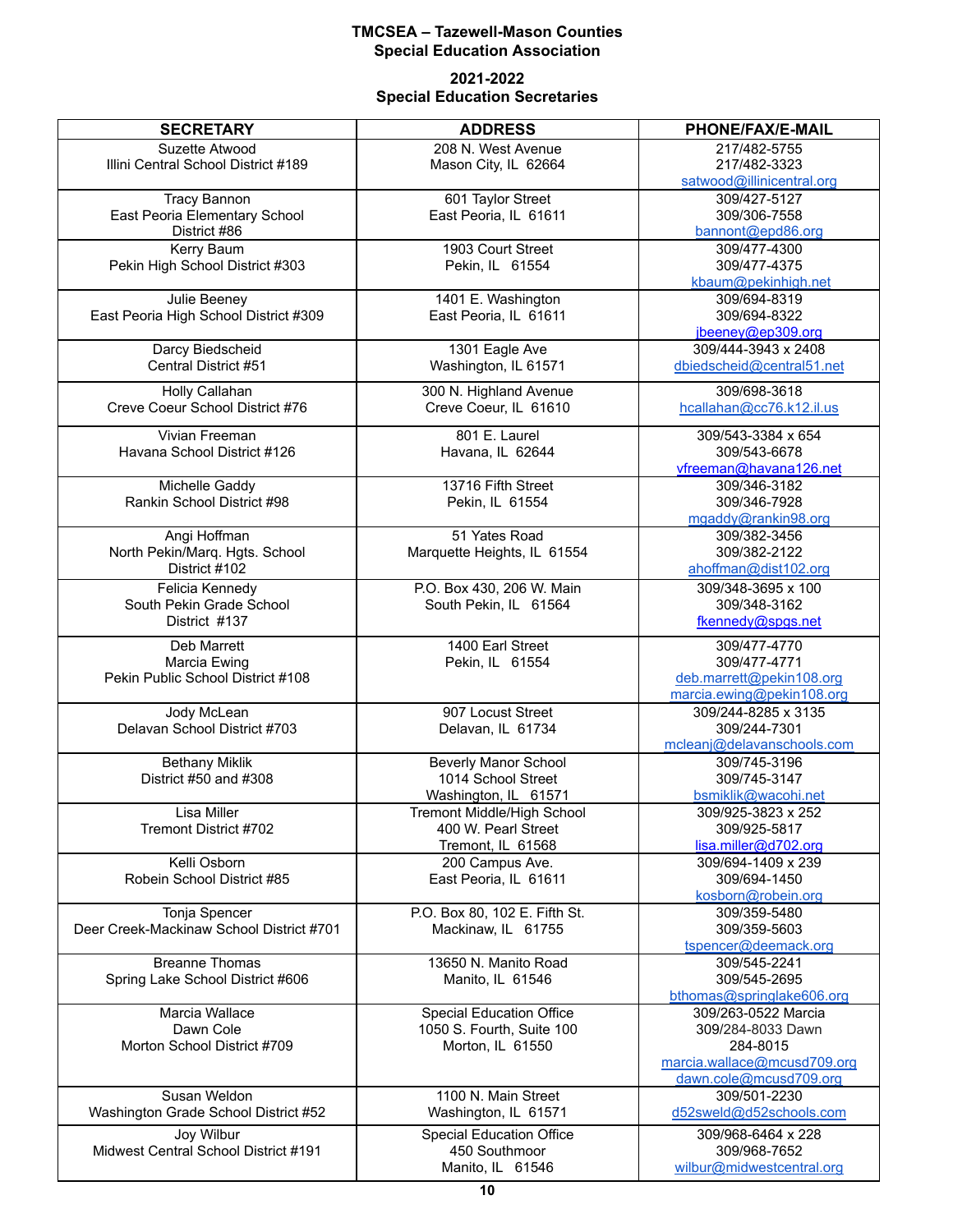### **2021-2022**

### **SUPERINTENDENTS**

### **Dr. Chad Allaman, Supt.**

District 50 Schools 304 E. Almond Drive Washington, IL 61571 Ph. 309/745-8914 Fax: 309/745-5417 [callaman@d50schools.com](mailto:callaman@d50schools.com)

### **Mr. Dale Heidbreder, Supt.**

Central School District #51 1301 Eagle Avenue Washington, IL 61571 Ph. 309/444-3943 Fax: 309/444-9898 [dheidbreder@central51.net](mailto:dheidbreder@central51.net)

### **Mr. Patreak Minasian, Supt.**

Washington Grade District #52 303 Jackson Street Washington, IL 61571 Ph. 309/444-4182 Fax: 309/444-8538 [pminasian@d52schools.com](mailto:pminasian@d52schools.com)

### **Mr. Steve Johnson, Supt.**

Creve Coeur School District #76 400 N. Highland Avenue Creve Coeur, IL 61610 Ph. 309/698-3600 Fax: 309/698-9827 [sjohnson@cc76.k12.il.us](mailto:sjohnson@cc76.k12.il.us)

### **Mr. Brad Bennett, Supt.**

Robein School District #85 200 Campus Avenue East Peoria, IL 61611 Ph. 309/694-1409 Fax: 309/694-1450 [bbennett@robein.org](mailto:bbennett@robein.org)

### **Mr. Tony Ingold, Supt.**

East Peoria Elementary School District #86 601 Taylor Street East Peoria, IL 61611 Ph. 309/427-5100 Fax: 309/698-1364 [tony@epd86.org](mailto:tony@epd86.org)

### **Dr. Matt Gordon, Supt.**

Rankin School District #98 13716 Fifth Street Pekin, IL 61554 Ph. 309/346-3182 Fax: 309/346-7928 [mgordon@rankin98.org](mailto:mgordon@rankin98.org)

### **Mrs. Jennifer Lindsay, Supt.**

North Pekin/Marquette Hgts. District #102 51 Yates Road Marquette Hgts, IL 61554 Ph. 309/382-2172 Fax: 309/382-2122 [jlindsay@dist102.org](mailto:jlindsay@dist102.org)

### **Dr. Bill Link, Supt.**

Pekin Public Schools District #108 501 Washington Street Pekin, IL 61554 Ph. 309/477-4740 Fax: 309/477-4701 [bill.link@pekin.net](mailto:bill.link@pekin.net)

### **Mr. R. Mathew Plater, Supt.**

Havana Comm. Unit School District #126 501 S. McKinley Street Havana, IL 62644 Ph. 309/543-3384 Fax: 309/543-3385 [mplater@havana126.net](mailto:mplater@havana126.net)

### **Mr. Seth Mingus, Supt.**

South Pekin School District #137 P.O. Box 430, 206 W. Main Street South Pekin, IL 61564 Ph. 309/348-3695 Fax: 309/348-3162 [smingus@spgs.net](mailto:smingus@spgs.net)

### **Mr. Mike Ward, Supt.**

Illini Central CUSD. #189 208 N. West Avenue Mason City, IL 62664 Ph. 217/482-5180 Fax: 217/482-3121 [mward@illinicentral.org](mailto:mward@illinicentral.org)

### **Dr. Todd Hellrigel, Supt.**

Midwest Central CUSD #191 1010 S. Washington Street Manito, IL 61546 Ph. 309/968-6868 Fax: 309/968-7916 [toddh@midwestcentral.org](mailto:toddh@midwestcentral.org)

### **Dr. Danielle Owens, Supt.**

Pekin Community High School District #303 320 Stadium Drive Pekin, IL 61554 Ph. 309/477-4222 Fax: 309/477-4376 [dnowens@pekinhigh.net](mailto:gdepatis@pekinhigh.net)

#### **Dr. Kyle Freeman, Supt.**

Washington High School Dist. #308 115 Bondurant Street Washington, IL 61571 Ph. 309/444-5501 Fax: 309/444-5767 [kwfreeman@wacohi.net](mailto:kwfreeman@wacohi.net)

### **Dr. Marjorie Greuter, Supt.**

East Peoria High School Dist. #309 1401 E. Washington Street East Peoria, IL 61611 Ph. 309/694-8307 Fax: 309/694-8322 [mgreuter@ep309.org](mailto:mgreuter@ep309.org)

### **Dr. Chuck Nagel, Supt.**

Spring Lake CCSD #606 13650 N. Manito Road Manito, IL 61546 Ph. 309/545-2241 Fax: 309/545-2695 [cnagel@springlakeschool.org](mailto:cnagel@springlakeschool.org)

### **Mr. Damon Hackett, Supt.**

Deer Creek-Mackinaw CUSD #701 P.O. Box 110, 401. Fifth Street Mackinaw, IL 61755 Ph. 309/359-8965 Fax: 309/359-5291 [dhackett@deemack.org](mailto:dhackett@deemack.org)

### **Mr. Sean Berry, Supt.**

Tremont CUSD #702 400 W. Pearl Street Tremont, IL 61568 Ph. 309/925-3461 Fax: 309/925-5817 [sean.berry@d702.org](mailto:sean.berry@d702.org)

#### **Dr. Andrew Brooks, Supt.**

Delavan CUSD #703 907 Locust Street Delavan, IL 61734 Ph. 309/244-8283 Fax: 309/244-7696 [brooksa@delavanschools.com](mailto:brooksa@delavanschools.com)

### **Dr. Jeff Hill, Supt.**

Morton CUSD #709 1050 S. Fourth Street, Suite 200 Morton, IL 61550 Ph. 309/263-2581 Fax: 309/266-6320 [jeff.hill@mcusd709.org](mailto:jeff.hill@mcusd709.org)